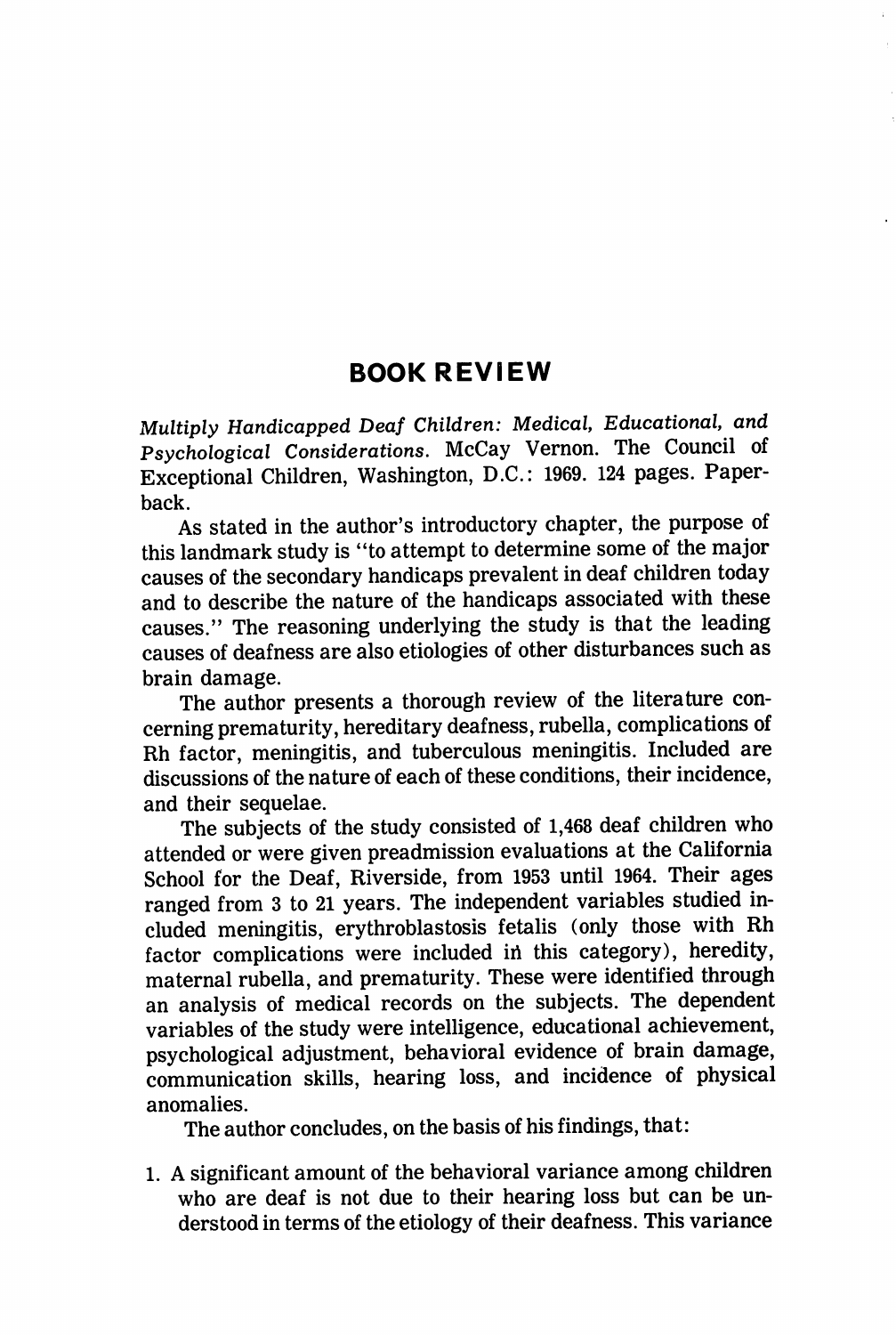is in areas critical to academic learning, psychological adjustment, and physical health.

- 2. The recent rise in the prevalence of multiply handicapped deaf children is best understood as a combination of the current disease entities causing hearing loss and of modern medical advances and consequences related to the treatment of these diseases.
- 3. The data on the extent and nature of these multiple handicaps and their relationship to specific etiological conditions can be generalized to other deaf populations having similar causes of deafness. The logical planning and direction of programs and techniques to help these children and to project their future needs should take account of the findings of this study.
- 4. The findings concerning the changing etiologies of deafness may be reflected in a population of less academically capable deaf youth in the future. The current emphasis on expanded college and technical education may be somewhat unrealistic when the projected educational need will probably be for more vocational preparation at the skilled or semiskilled level.
- 5. Many of the learning and behavior problems that have in the past been thought of as due only to deafness probably have their basis in central nervous system dysfunctions that are additional to the auditory impairment. Successful learning and psychological therapy will require techniques which take this into account.
- 6. Certain similarities in behavioral, physical, and psychophysical patterns of the rubella, premature, and Rh deaf children suggested similar central nervous system involvements. Corollary to this, the meningitic gave evidence of a different kind of neurological damage and the genetic deaf seemed relatively free of this pathology.
- 7. Finally, the evidence from the rubella, premature, and meningitic groups suggested that the earlier in the development of the child that disease or premature birth occurs, the more pervasive and permanent are the residua.

Among the many merits of this book is its emphasis upon the fact that multiply handicapped deaf children have very serious learning and adjustment problems, and that the numbers of multiply handicapped deaf people in need of services can be ex pected to increase in the future. This has important implications for